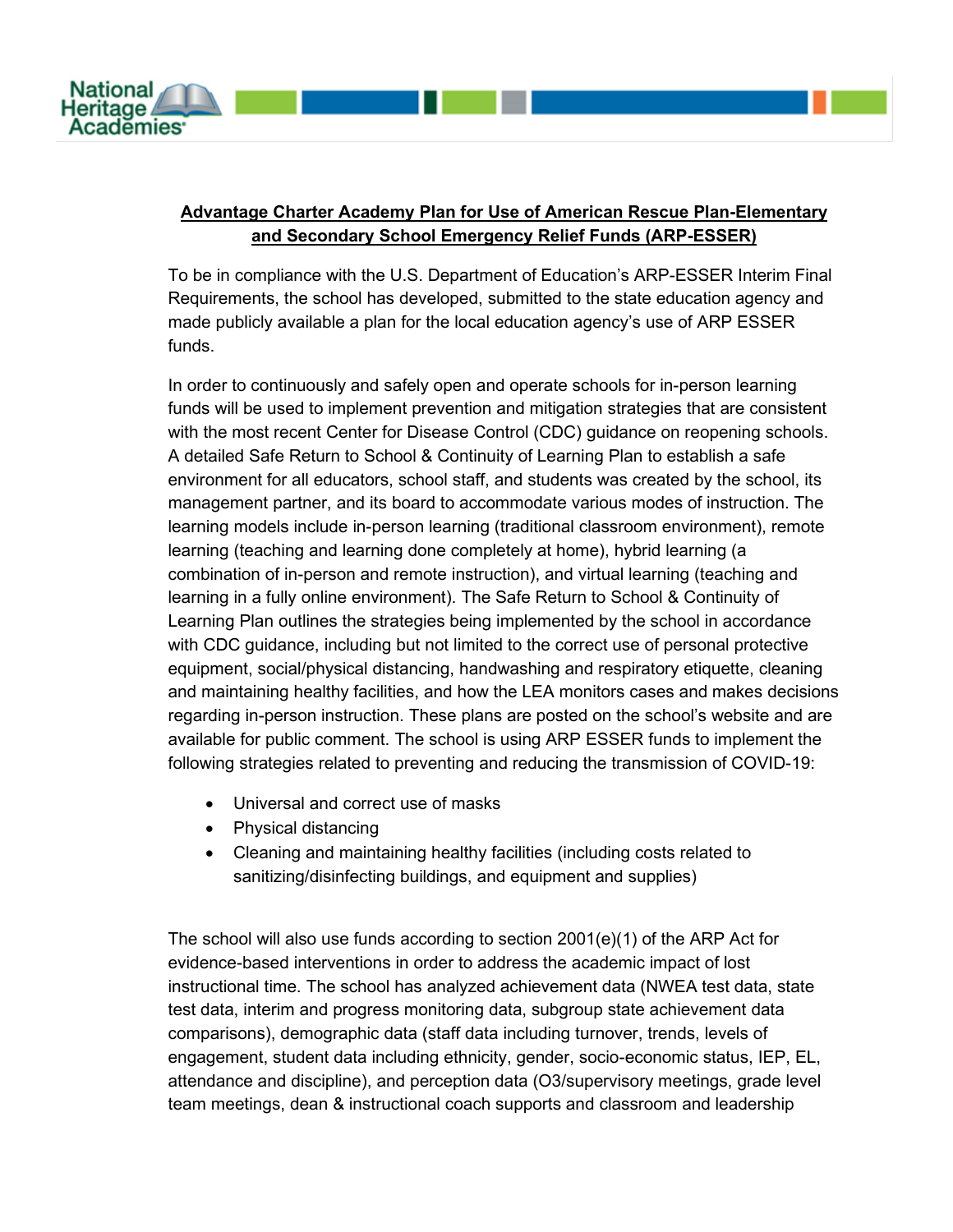

observations, parent, teacher, and staff surveys and/or feedback) to determine student needs caused by learning opportunity loss. Through the school's data analysis, the school has decided to implement the following strategies using ARP ESSER funds:

• Summer learning programming (staff, supplies, and transportation)

The school will spend its remaining ARP ESSER funds consistent with section 2001(e)(2) of the ARP Act through the following initiatives:

- Covering the costs of at-risk teachers
- Covering costs of specific activities, services, supports, programs, and/or targeted interventions for at-risk student populations;
- Covering costs of library technology aides and educational technology coordinators to support staff, students, and families with effective use of technology;
- Providing connectivity (hot spots, outfitting the building with Wi-Fi, internet service, etc.) to the school and identified families;
- Providing devices (laptops, tablets, etc.) to staff and students for virtual learning
- Providing software, subscriptions, licenses to staff, students, and families;
- Costs related to sanitizing/disinfecting buildings;
- Providing equipment and supplies (gloves, masks, PPE, cleaning supplies, etc.);
- Providing HVAC filters to improve air quality;
- Providing water filling wash fountains

The school will ensure that the interventions it implements will respond to the academic, social, emotional, and mental health needs of all students through the collection of progress monitoring data on an ongoing basis and through student benchmarking data. Students are benchmarked at the beginning of the school year, mid-year, and the end of the school year to measure achievement. The school is also collecting data for staff and students participating in the school's supplemental summer learning program and monitors student progress.

The school will also evaluate implementation fidelity and effectiveness of interventions on an ongoing basis for the following subgroups:

- Student from low-income families
- Students in foster care
- Students experiencing homelessness
- English Learner students
- Migratory students
- Students with disabilities